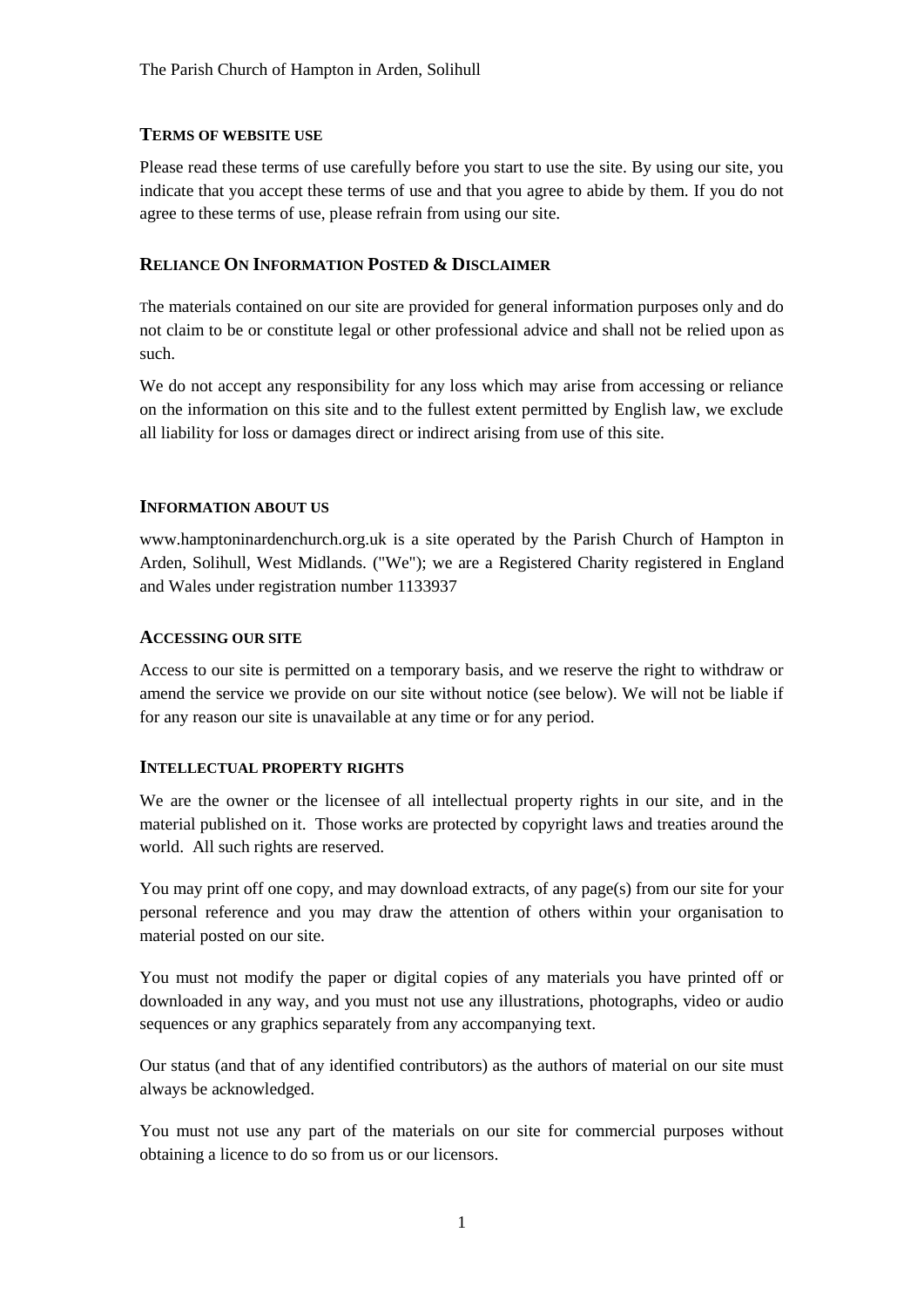If you print off, copy or download any part of our site in breach of these terms of use, your right to use our site will cease immediately and you must, at our option, return or destroy any copies of the materials you have made.

## **OUR SITE CHANGES REGULARLY**

We aim to update our site regularly, and may change the content at any time. If the need arises, we may suspend access to our site, or close it indefinitely. Any of the material on our site may be out of date at any given time, and we are under no obligation to update such material.

## **OUR LIABILITY**

The material displayed on our site is provided without any guarantees, conditions or warranties as to its accuracy. To the extent permitted by law, we, and third parties connected to us hereby expressly exclude:

- All conditions, warranties and other terms which might otherwise be implied by statute, common law or the law of equity.
- Any liability for any direct, indirect or consequential loss or damage incurred by any user in connection with our site or in connection with the use, inability to use, or results of the use of our site, any websites linked to it and any materials posted on it, including, without limitation any liability for:
- loss of income or revenue;
- loss of business;
- loss of profits or contracts;
- loss of anticipated savings;
- loss of data;
- loss of goodwill;
- wasted management or office time; and

for any other loss or damage of any kind, however arising and whether caused by tort (including negligence), breach of contract or otherwise, even if foreseeable, provided that this condition shall not prevent claims for loss of or damage to your tangible property or any other claims for direct financial loss that are not excluded by any of the categories set out above.

This does not affect our liability for death or personal injury arising from our negligence, nor our liability for fraudulent misrepresentation or misrepresentation as to a fundamental matter, nor any other liability which cannot be excluded or limited under applicable law.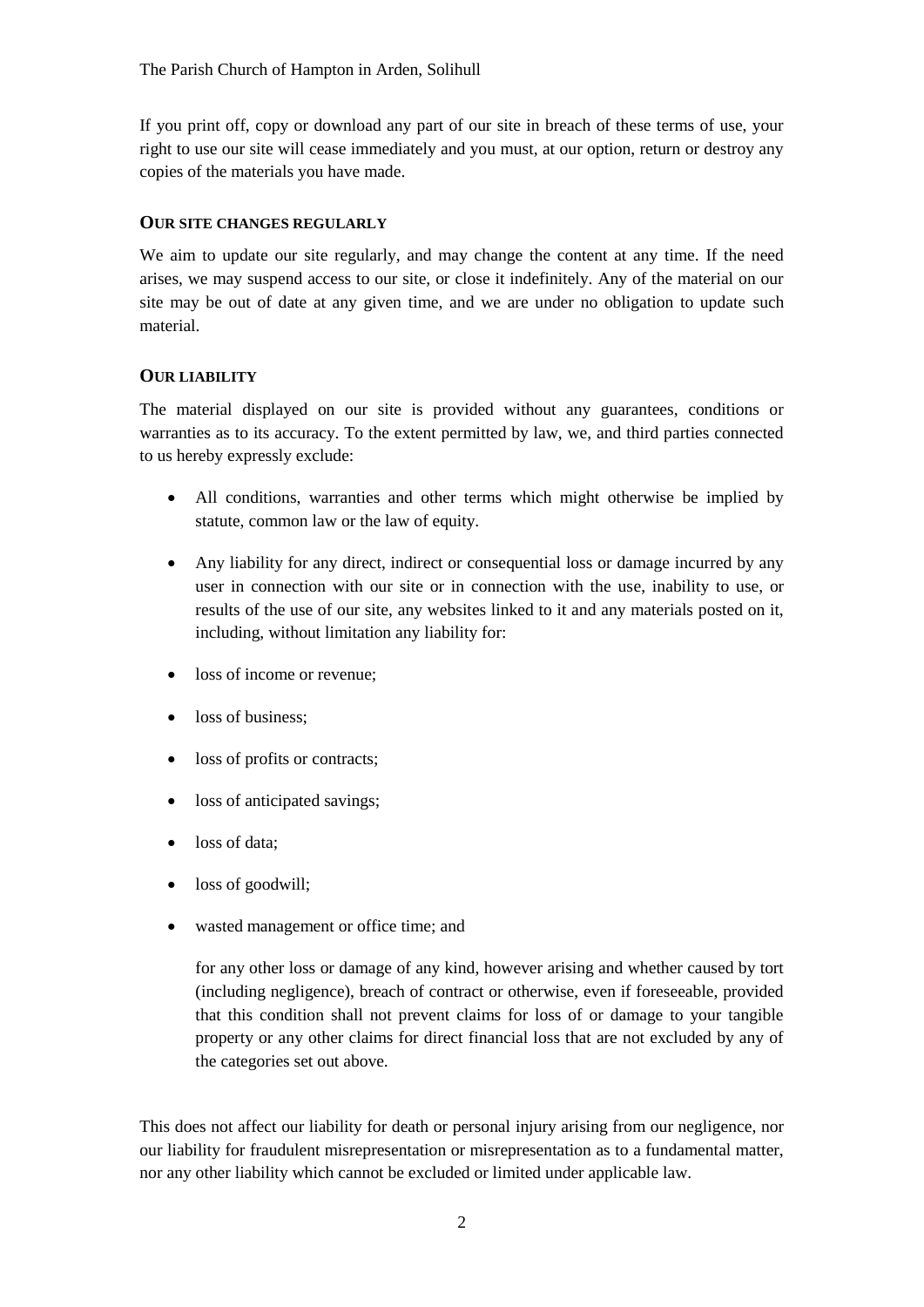#### **INFORMATION ABOUT YOU AND YOUR VISITS TO OUR SITE**

We process information about you in accordance with our privacy policy. By using our site, you consent to such processing and you warrant that all data provided by you is accurate.

#### **VIRUSES, HACKING AND OTHER OFFENCES**

You must not misuse our site by knowingly introducing viruses, trojans, worms, logic bombs or other material which is malicious or technologically harmful. You must not attempt to gain unauthorised access to our site, the server on which our site is stored or any server, computer or database connected to our site. You must not attack our site via a denial-of-service attack or a distributed denial-of service attack.

By breaching this provision, you would commit a criminal offence under the Computer Misuse Act 1990. We will report any such breach to the relevant law enforcement authorities and we will co-operate with those authorities by disclosing your identity to them. In the event of such a breach, your right to use our site will cease immediately.

We will not be liable for any loss or damage caused by a distributed denial-of-service attack, viruses or other technologically harmful material that may infect your computer equipment, computer programs, data or other proprietary material due to your use of our site or to your downloading of any material posted on it, or on any website linked to it.

#### **LINKS FROM OUR SITE**

Where our site contains links to other sites and resources provided by third parties, these links are provided for your information only. We have no control over the contents of those sites or resources, and accept no responsibility for them or for any loss or damage that may arise from your use of them. When accessing a site via our website we advise you check their terms of use and privacy policies to ensure compliance and determine how they may use your information.

#### **JURISDICTION AND APPLICABLE LAW**

The English courts will have non-exclusive jurisdiction over any claim arising from, or related to, a visit to our site.

These terms of use and any dispute or claim arising out of or in connection with them or their subject matter or formation (including non-contractual disputes or claims) shall be governed by and construed in accordance with the law of England and Wales.

### **VARIATIONS**

We may revise these terms of use at any time by amending this page. You are expected to check this page from time to time to take notice of any changes we made, as they are binding on you. Some of the provisions contained in these terms of use may also be superseded by provisions or notices published elsewhere on our site.